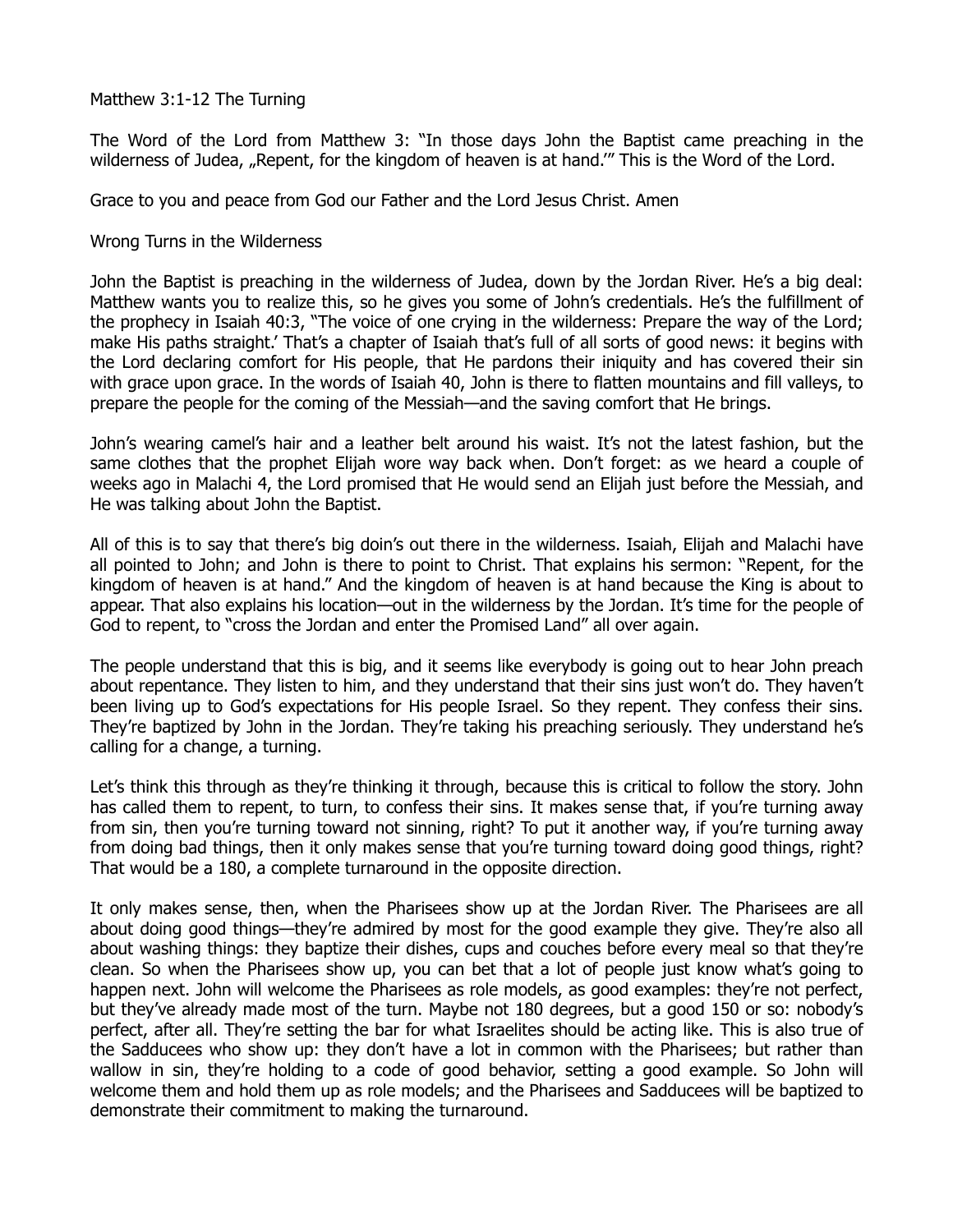That's what a lot in the crowd expect. It's almost certainly what the Pharisees and Sadducees expect. But then John drops the bomb. To the role models who have made the turn, John declares, "You brood of vipers! Who warned you to flee from the wrath to come? Bear fruit in keeping with repentance. And do not presume to say to yourselves, 'We have Abraham as our father,' for I tell you, God is able from these stones to raise up children for Abraham. Even now the axe is laid to the root of the trees. Every tree therefore that does not bear good fruit is cut down and thrown into the fire" (Matthew 3:7- 10).

Is John mad? He's just slapped the leaders and good examples across the face. He's called them vipers—dangerous and deadly to others. He's told them that they're not good Israelites at all, that their ancestry and careful lives mean nothing to God. He's called them trees that bear bad fruit, about to be cut down and thrown into the fire. What on earth is John up to?

And if the Pharisees and Sadducees are that bad off, if they haven't made the turn at all…who then can be saved?

John's outburst against these leaders is earth-shaking. Everybody thought they had John figured out, but now they're dumbstruck, utterly speechless. This is the forerunner of the Messiah, and he's just told the role models that they're under God's wrath? What sort of a forerunner is this to the Messiah, and how can he say such things? I mean, it's almost like he looked at the Pharisees and said, "These tax collectors and the prostitutes go into the kingdom of God before you." John doesn't go that far; but the Messiah Himself will (Matthew 21:31).

One thing's for sure: when John speaks of this repentance, this turning, he's not talking about turning from "sinning" to "not sinning"—not if he's reserved his ire especially for the Pharisees. Whatever he's talking about is something different, something new.

The "something new" is this: "Repent, for the kingdom of heaven is at hand." The kingdom of heaven is at hand. It isn't far away. It's near—not just in time, but in location. The kingdom of heaven is near because the King of heaven is near. He's born of Mary, God-made-man, and He's about to walk up to John to be baptized.

The King is near, and the kingdom is wherever He is.

If the King stays far away along with His kingdom, then it makes sense that you've got to go to Him. If you've got to go to Him, then it makes sense that you get on your way by cleaning up your act, by turning from "sinning" to "not sinning as much as possible." But the King is coming to you, and that changes everything. The turn is not from "sinning" to "not sinning." The turn is from "trusting in you" to "trusting in Him," "from trusting in your works" to "trusting in His" for salvation.

That's what repentance is. Repentance is not saying, "I've sinned and so I'm not going to sin anymore." The one who says that is lying to himself. Repentance is saying, "I've sinned and I can't save myself, so I trust in Christ to forgive me and save me."

That's why the Pharisees, the Sadducees and many in the crowd are so far off and under the wrath of God. Everyone who thinks that repentance is about doing better and sinning less is still unholy and unforgiven. The one who says, "I am sinful and I need the King to save me" is the one who has truly repented, even if he still sins. If you want proof, then fast-forward to Calvary: the Pharisees, counting on their own righteousness, have arranged for the death of Jesus. It's the thief on the cross, with no good works to his name, who says to the thorn-crowned King, "Remember me when you come into your kingdom." And it's to that thief that Jesus says, "Truly I say to you, today you will be with Me in Paradise."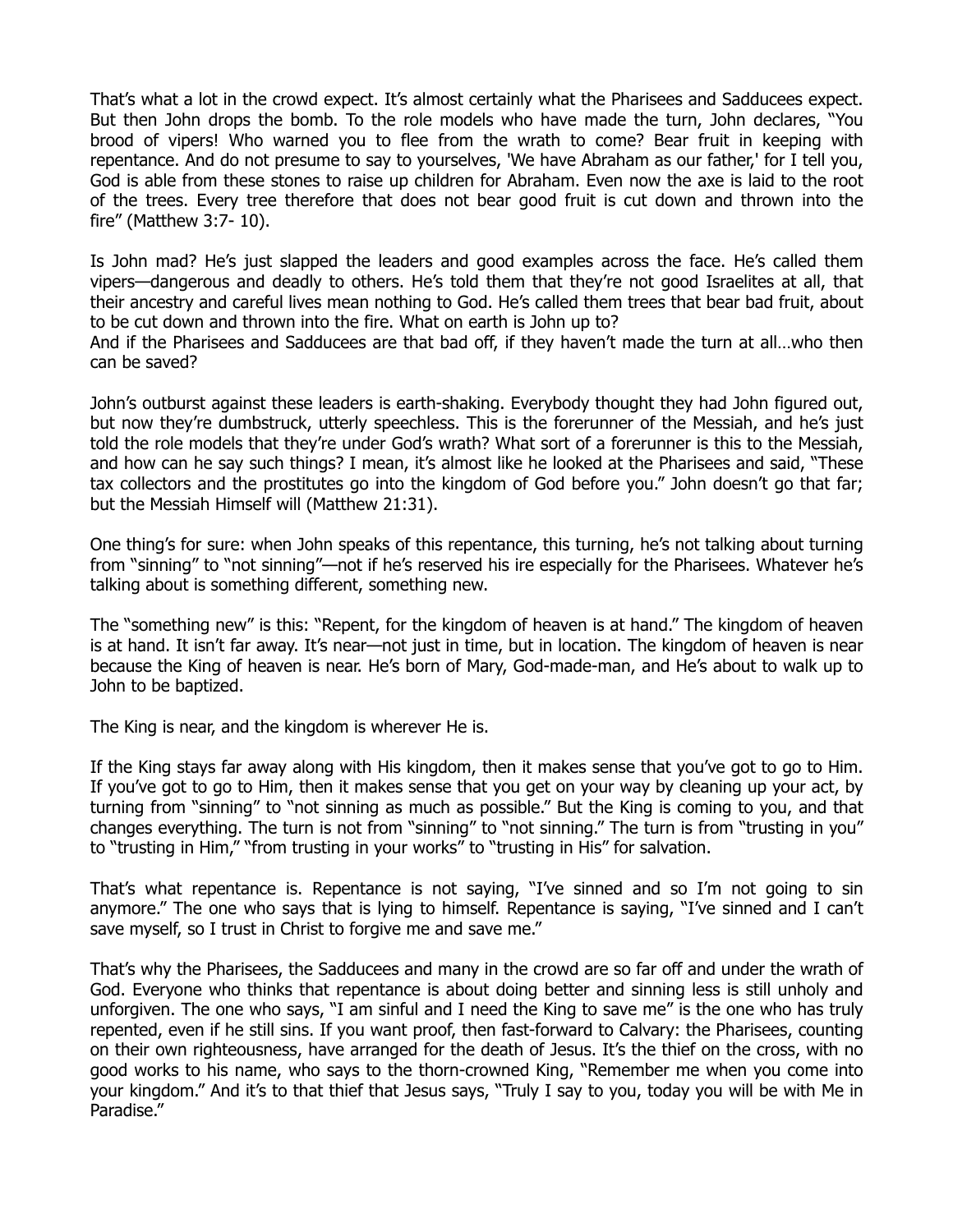Repentance is a turning: not from "sinning" to "not sinning," but a turning from trusting in one's own righteousness to trusting in the King to save. That's what John declares in the rest of our text: "I baptize you with water for repentance, but He who is coming after me is mightier than I, whose sandals I am not worthy to carry. He will baptize you with the Holy Spirit and fire. His winnowing fork is in His hand, and He will clear His threshing floor and gather His wheat into the barn, but the chaff He will burn with unquenchable fire" (Matthew 3:11-12). The King comes to save. He baptizes with the Holy Spirit, who gives faith and salvation. His baptism purifies like fire, leaving those who trust in Him sinless and holy. Trust in yourself, and no matter how good a life you live, you'll be swept into unquenchable fire. Turn from that and trust in Him, and you're in the kingdom of heaven forever.

John's Proclamation Today

We proclaim the same message as John the Baptist, because we have the joyful privilege of pointing to the King who has come, died and risen again for our salvation.

So we proclaim, "Repent!" And when we proclaim repentance, we mean this: "Turn from trusting in your own righteousness to save you, and trust in the King who died on the cross to deliver you from sin."

We do not mean, "Turn from sin and do your best to stop sinning."

That's a controversial statement for a couple of reasons. One reason is that most people who identify themselves as Christians perceive Christianity to be all about doing your best to live a good life and keep the commandments. In other words, so many believe that the message of Christianity is that "if you keep the rules, God will save you." That is salvation according to the Law; and it is a view of that is held by many very nice, very sincere, very pleasant people who are even holding society together. But to those who believe this, John would say, "You brood of vipers! You're dangerous to others because you tell them to rely on their good works, and you're not bearing good fruit before God because you don't trust in Christ and you're not forgiven, so sin clings to everything you are and do."

Be ready: when you speak of salvation in Christ alone, a lot of "Christians" are going to be put off.

It's a controversial statement for another reason: as soon as we say that repentance does not mean, "Turn from sin and do your best to stop sinning," the response will be, "Oh! So you're saying that it's perfectly fine for Christians to keep on sinning as long as they trust in Jesus?" Our answer: Not at all! If someone says, "I can keep on sinning as long as I trust in Christ," he is worse than the Pharisees of our text. Why? Because he's saying, "I trust in my own righteousness so much that I believe I can keep on sinning, be unforgiven, and still be saved!"

To put it another way, true repentance is turning from trusting in your own righteousness to trusting in Jesus; and the one who trusts in Jesus will, by definition, work to keep God's commandments and avoid sin as much as possible. He'll still stumble, fall and sin, daily and much. But he'll continue to repent, confess his sin and trust in Jesus for salvation.

So, like John, we continue to proclaim, "Repent! Turn from trusting in yourself, and trust in Christ for salvation instead." And, like John, we also proclaim, "The kingdom of heaven is at hand," because it is. The kingdom of heaven is at hand because the King is at hand. Your crucified and risen King is not only enthroned in heaven at the right hand of the Father. He is as near to you as His Word and His Sacraments. In the verse following our Gospel lesson, Jesus stands in the flesh before John the Baptist; and He is just as much present, though unseen, in His means of grace. By His Word, He gives you forgiveness. He gives you faith. He gives you His Holy Spirit. With all of this, He gives you true repentance. Do not neglect that comfort of the King at hand: the more distant you believe Jesus to